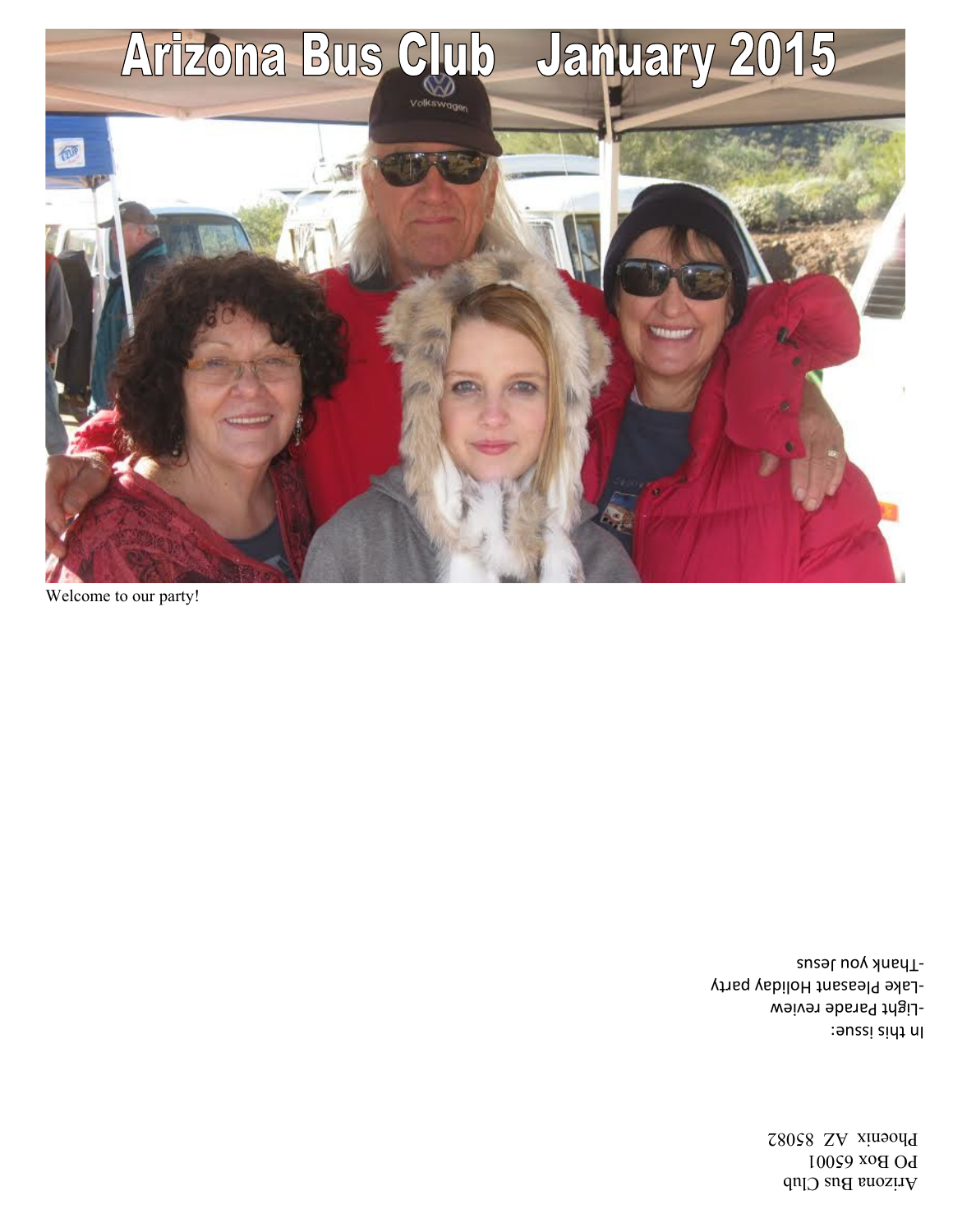## Drive your Bus

This past month of December was an excellent example of how a charitable club should function. From our participation in the light parade to enjoying the company of fellow members at the Holiday party to enjoying time with family & friends (outside the Bus Club circle) over the Christmas and New Year's holiday, there certainly is enough to involve yourself with to take away the 'Holiday Blues'. And if these things aren't enough, along comes an opportunity to help someone in need. This year's opportunity involved the replacement of Sally's windows on her 1870 bus. Some teenagers in her neighborhood thought it would be fun to smash in the windows of her bus. It wasn't enough for these hood rats to approach her bus once, but twice, to take care of the remaining windows, and for what purpose? For the sake of being malicious? Kids like these will never cease to amaze me. Fortunately Sally had the sense to contact the police and the media and get the message out there that these punks had vandalized her bus. This incident provided our club members with an opportunity to show their true generosity by raising money and sourcing window pieces for the vandalized bus, and exploit the opportunity they did. Tales of people taking care of strangers surround us. Generosity is everywhere you look and increases during the holiday season. But it wasn't the holiday season that caused these bus owners to help Sally, it's because these people are genuine and generous in their thoughts & actions and understand what it's like to be the random victim. The people that helped would have assisted Sally at any time anyway because it's in their nature to do so. These are the type of people that drive buses. These are the people that I'm proud to associate with as fellow bus owners.

## Thank you Jesus!

Just a tidbit snagged from J.E. Aguilera's final update regarding Sally's bus windows dated 12/23/2014:

Christmas miracle indeed.

#### Here is the update I promised.

My goal was to get this done before Christmas, without inconveniencing the classic VW community too much. I would like thank the Arizona Bus Club, Phoenix Auto Glass, Competition Engineering and all VW Bus owners for their financial support, spare parts, labor and window glass donations. I would also personally like to thank Bruce Hilpert (Tucson Dub Hub and Arizona Bus Club) with his assistance in contacting Phoenix Auto Glass aka SafePro Auto Glass, LLC. Phoenix Auto Glass's, manager Pete Newberger did an awesome job in helping with this project. Above all, thanks to Rex P. Altree, owner of Phoenix Auto Glass. With that said Bob and Bob, the installers, were awesome. I will post photos from my I-Phone later. Bob wanted me to tell the Volkswagen Community of his custom glass installing skills. I have his phone number.

Phoenix Auto Glass donated the front windshield and rubber. In addition, they installed the rear hatch glass/rubber, middle glass/rubber and front passenger roll down glass. I am telling you Bob has awesome glass installation skills. Bob of Phoenix Auto Glass was a class act. Sally the owner of the 69 Bus was very thankful. She needs a few other items that I will get her, like a spare tire (used) and gas card. We collected a total of \$280. The cost for doing this without all of the glass donations would have been expensive. Sally would not have been able to this without our help. Great holiday story.

It was a great experience and I am glad it all worked out. I am sending a blind copy of this e-mail to Allyson Blair of CBS 5 Arizona as an update.

#### Merry Christmas all.

(Jesus added: The bus will be parked in her bus port and hopefully her bus will remain safe. No more parking in the street.)

Editor's note: To Bruce, Jesus and all the people who donated in one form or another, Thank you for your efforts!

## Join the Club Dept.

So, if you're reading this, you're a member of one of the better Bus Clubs in the States or you've found someone else's copy of this newsletter in an Ajo bathroom. That being the case, read on dear reader and find out how to improve your quality of life! Simply send a check, money order or a good set of points & condenser to:

## **Arizona Bus Club c/o Membership PO Box 65001**

### **Phoenix AZ 85082**

If you're renewing your membership (and don't know why), simply remind yourself that this is a fun club. Although most of the gatherings will require at least 4 hours travel from your driveway, understand that's four more hours spent getting to know your bus and not watching television. You will be welcomed at our next gathering with a cold import beer upon your arrival, (regardless of whether you imbibe or not) as well as a bunch of friendly, smiling faces to greet you as if to say "Hey, if you're here, then we found the right spot to meet." So, take a moment and write your member number on the memo line of your check (if you know it), otherwise we'll do our best to ensure you're not assigned a new number. If you're joining for the first time...Welcome! We hope you'll enjoy reading this newsletter half as much as we enjoy creating it! We've made some changes in the newsroom (I moved the litter box closer to the kitty door and patched the hole in the ceiling.) We've added some interesting columns to the news, we've tried to inspire new writers with other columns and we've found some compromising selfies to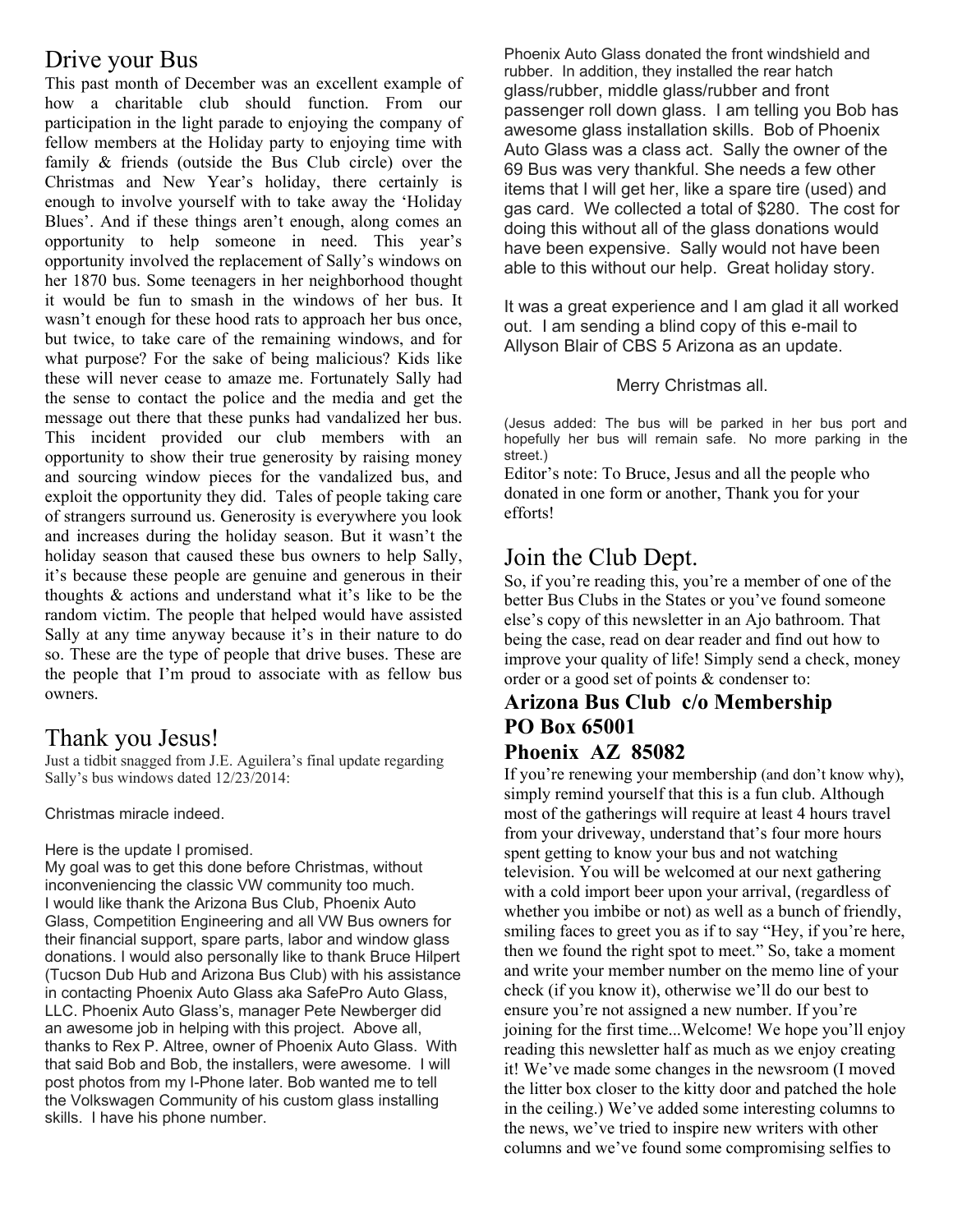publish. If we skipped you or someone you love, don't just consider it to be a blessing in disguise. Let us know. For the rest of you that we didn't skip, thank you for your continued interest in our publication.

### Your Bus Club Board includes:

Event Coordinator – David Murphy Membership – Chris Lee – 480 241 7025 Treasurer – Ray Vorbeck Sergeant @ Arms - Will Davis Vice President – Jeremiah Polynone Secretary – Kristin Lampinen President Eclectic – Gary Lampinen -602 881 1291 If you're looking to contact our board, might I suggest: Arizonabusclub-subscribe@yahoogroups.com

### Legal Stuff Department

The Arizona Bus Club describes itself as a family oriented club dedicated to the restoration and enjoyment of the Volkswagen Transporter. Most of this statement is true. Owning a bus is not a requirement of joining the club, but it tells us where your head is and ensures us that you're not some IRS official checking up to make sure we start our meeting on time. All Type 2 admirers, enthusiasts, owners & their girlfriends are welcome to join and attend our meetings, campouts, impromptu parties and skinny dipping occasions- provided they bring beer and pass our initiations. We have a car show at every general meeting. We have our annual charitable fund raising event at the Gold King Mine near the Town of Jerome in September. We have knowledgeable people that can help you troubleshoot your VW bus issues. We can help you insure your bus. Join us, we have cookies.

## More Legal Stuff Dept.

The **Arizona Bus Club is a Public Charity** and is recognized as such **under the 501 C 3 section of the Internal Revenue Code.** Consult your tax advisor regarding the tax benefits of donating to a 'not for profit' and then donate anyway. The Arizona Bus Club currently meets at the Walterdome located at 6425 E Thomas in Scottsdale and is disguised as Ponderosa Lumber, the Walter Art Project, Guido's "stuff for cash" pawn shop.... Meetings are held the third Wednesday of the month and usually start around 7pm. NOTE: No General Meeting held in December. (We'll see you at the Holiday Party!) Essentially, if you enjoy camping, repairing buses and consuming beer, this IS the club for you. We have members of all ages & backgrounds, so don't be afraid to come along  $\&$  join in on the fun. NOTE: The Arizona Bus Club reserves the right to refuse membership to any weirdo deemed weirder than our normal level of weirdness.

Lemme tell ya... That's a lot of weird.

**DISCLAIMER:** Hey gang, we can be the source of good information and really bad rumors so please understand that: The views and opinions expressed in the Arizona Bus Club newsletter are those of the individual contributors and are not necessarily those of the board, general members or the

editors unless otherwise stated. Some of these photos were used with permission. Most were not. We have no way of discerning which ones are which. Got an issue with us using your photo or likeness? Please contact us. No Arizona Bus Club board member, past or present, shall be held liable for any damages, death, injury, paper cuts or other harm resulting from the use or misuse of any information contained in this newsletter or of the newsletter itself. (We have secretly placed *those* responsibilities on some of our general members). And....only the tastiest of animals were harmed during the creation of this newsletter.

## A brief explanation...... Dept.

O.k., not "underwear that's fun to wear" brief but "quickie" brief.... O.k. Some folks have had trouble interpreting their mailing label on their newsletter. After talking with some people this is what I learned: most of the label ensures proper delivery of the newsletter to its intended recipient. And then there are some small numbers at the top of the label which make no sense. These numbers have no purpose what-so-ever. We should delete them but we can't. O.k., JK. Um, If you have 2 numbers printed on the top edge, one of those numbers (either 2, 3 or 4 digits in length) is YOUR membership number. Yes, THAT number gets written on your check on the memo line. NO, we are not enrolling with on-line bill pay. Use the Post Office. That's what it's there for. Now, the other number: if it includes a slash, then that is the date your membership expires. We do our best to bring attention to your renewal date as it approaches by hilighting the label. Some of you pick up on this & send us money, the rest of you don't care.

Now, tricky thing here, if your other number is a 5 digit number with no slash, then you need to start counting from January  $1^{st}$ , 1900 (or divide by 364 & allow for leap year) to determine when your expiration date is. As Nancy would say "Simple really." And there you have it!

R B W P W (Raffle Bus Work Party Weekends) Siggy C. (winner/co-owner of a former raffle bus) has volunteered his shop to repair and restore the 2015 raffle bus. Siggy has volunteered his shop as THE spot to hang out, drink beer and yes, work on the raffle bus. This year's resto project is an early 1959 panel and isn't without it's challenges-Nothing we clubbers aren't accustomed to. Our goal is to take the bus to primer green paint, vend fish tacos from it at the campouts leading up to the Jamboree and let the winner of the event choose the final color. Upon which we will vend more tacos at the next two events before applying the final color. Great plan eh? SPECIAL NOTE: We have a title for the 1959 Panel Bus. Thank you Stephanie! We're getting started!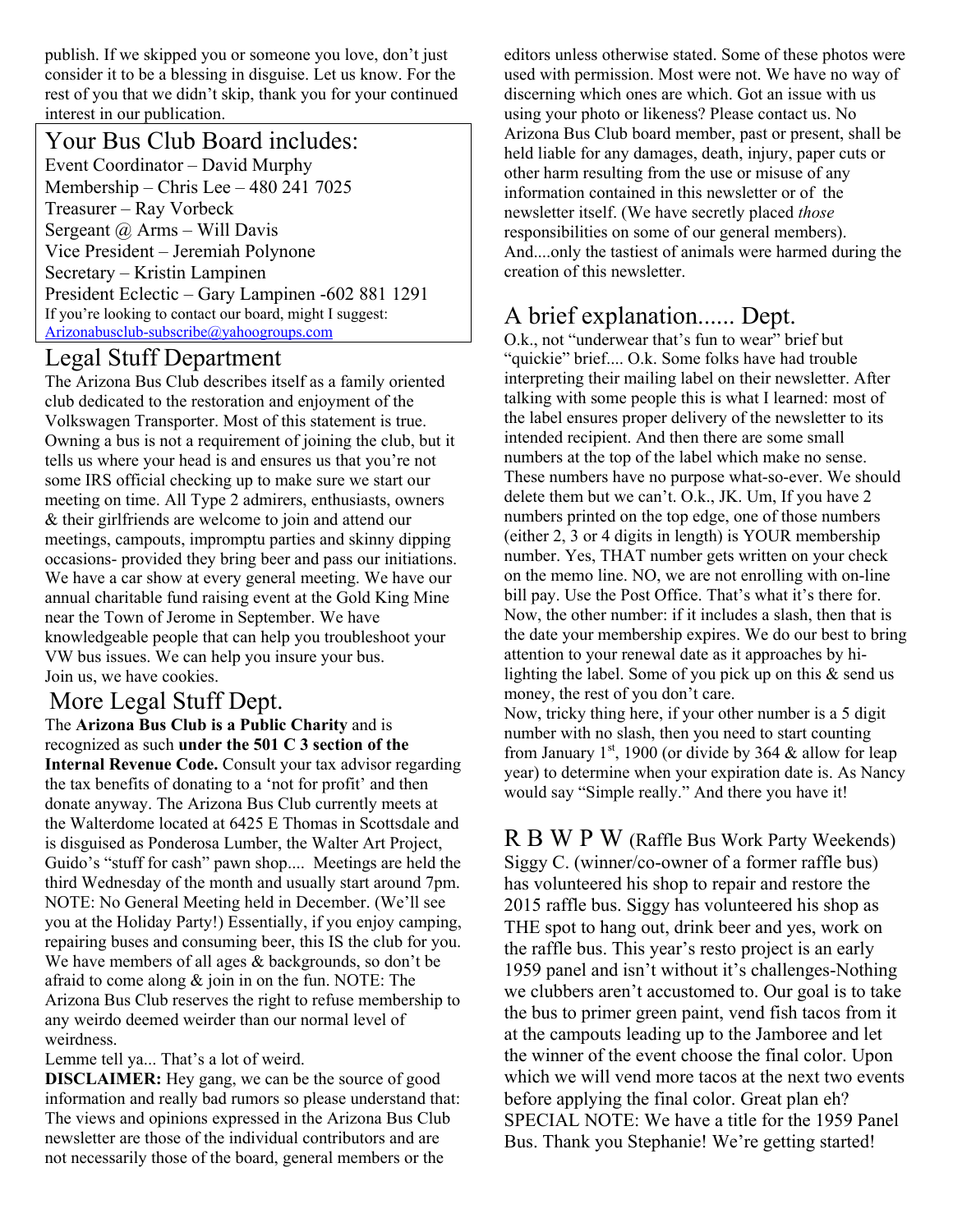# Event Reporting – APS Light Parade

Wow, for the Umpteenth year in a row, the Arizona Bus Club has participated in the Arizona Light Parade. Rather than bore you folks with descriptions of the events, we, at the news, thought to present you with a pictorial essay on the subject. Enjoy!



*Marlena, returning from New Mexico, with lights on!* 



*Walter bus lies in wait. . Below, Davis bus sets the standard.* 





*Marlena, Rachel & Wayne lighting up for the judges.* 



*Can you spot Valentine?* 



*Ricky smiles from on high from Walter.* 

Well, maybe a couple more pics, then we've got to move on....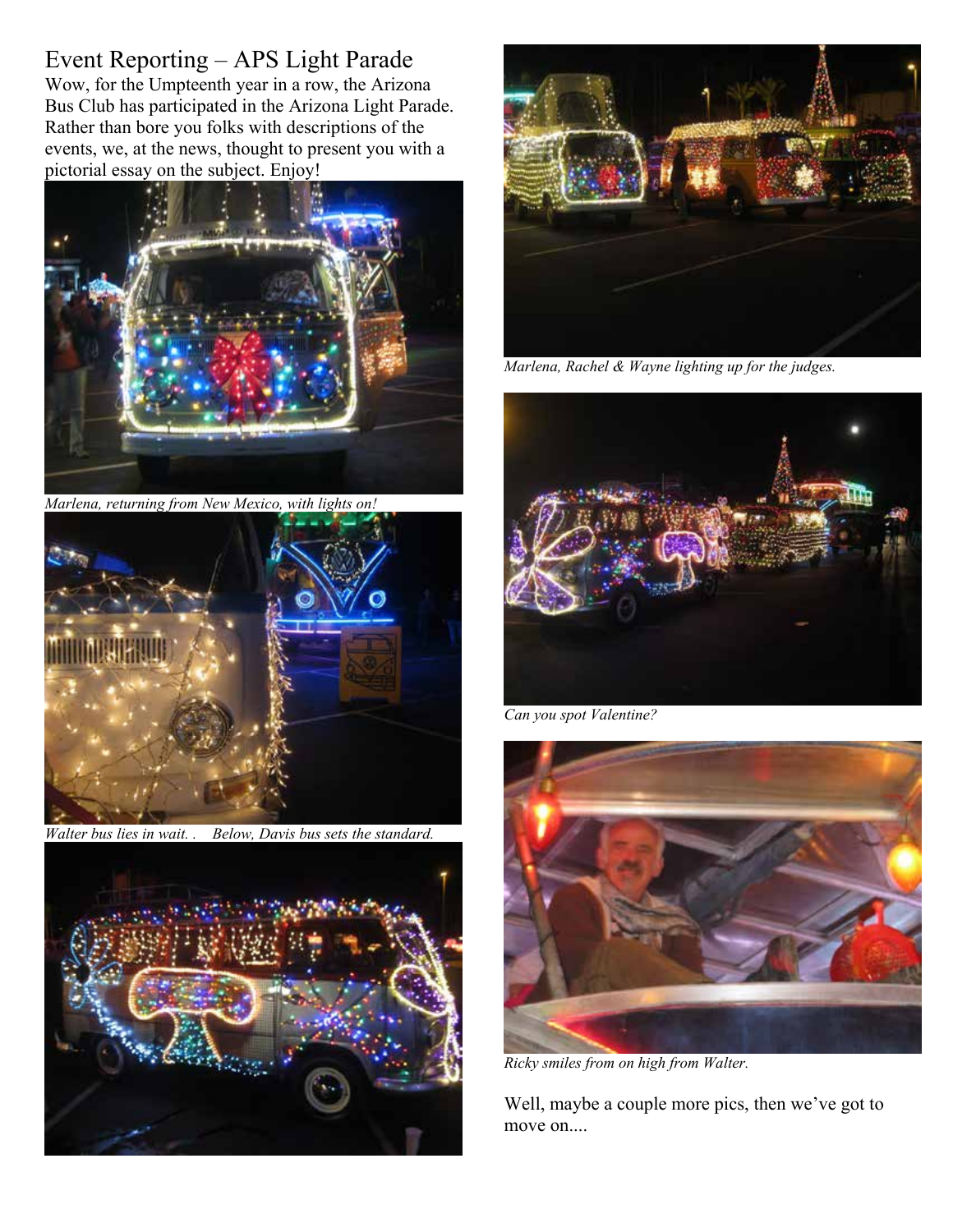

*Yes, another shameful attempt to add family to the news. Thank you Darla for being our Walking Marshal this year.* 



*If you stare at it, it'll change color on its own.* 

This year the Arizona Bus Club was selected to receive the APS Shining Star award given to those participants who support the parade year after year. Congrats to all who put forth the effort to pull it off. This year, we promise to have lessons on how to make decorating your bus easier.

# Event Reporting: Bus Club Holiday Party



Again, for ease of editing, another photo essay of the event.



*Good to see Ron's face in the newsletter.* 



*Always good to see these people.* 



*This party is slowly getting started!*  The Club's Holiday party took place at Lake Pleasant in the large group camping area. From what was heard, the attendees enjoyed this change of venue as it afforded a lot of accommodations and little wind.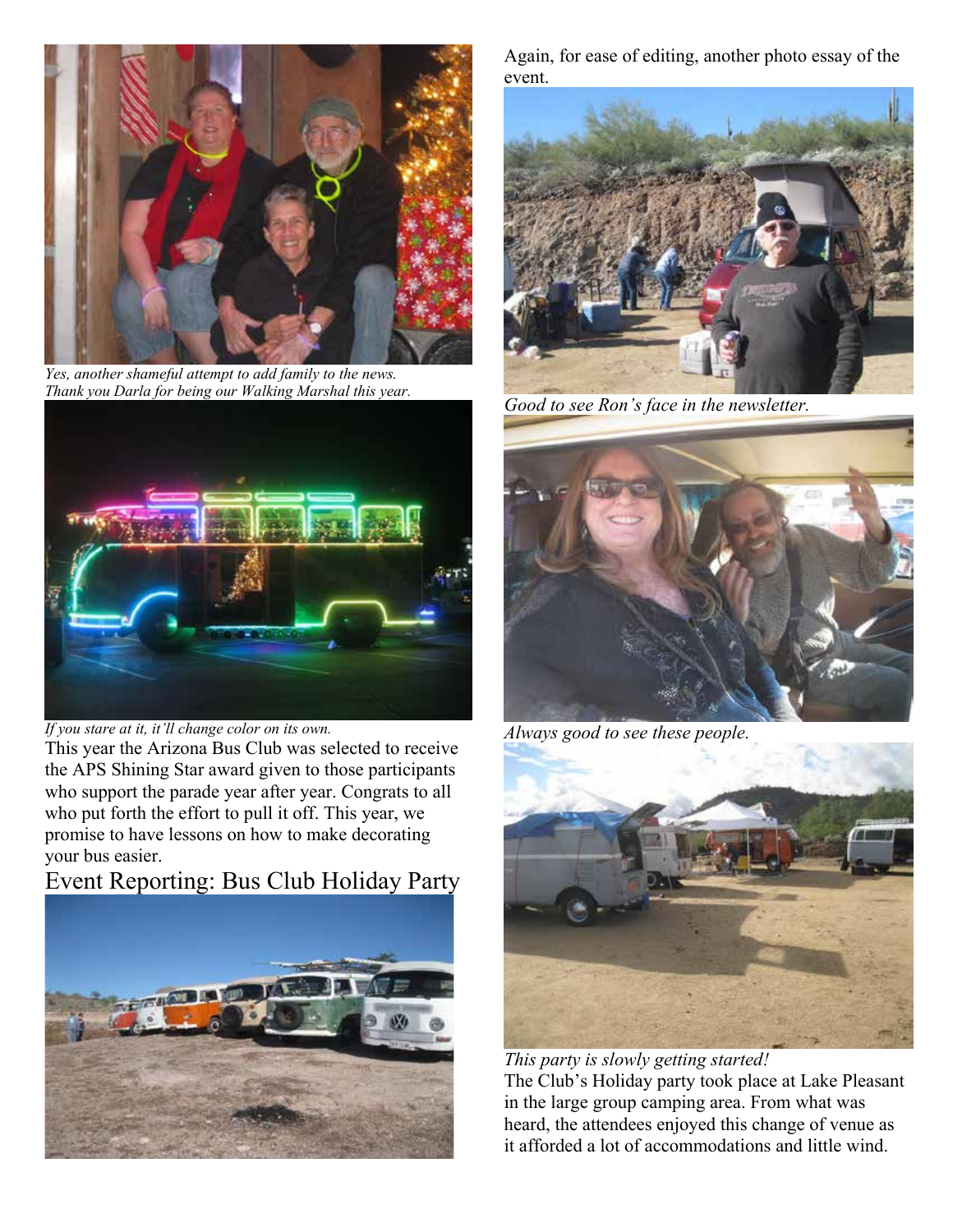

*Kinda says it all.* 





*The best gift of all.* 

This year's holiday party will be held on the East side at Usery Park located just North of Mesa. We'll be roasting another pig, we're going to have kids crafts and we're going to have the Dirty Santa gift exchange.

Dunno how I missed snapping shots of all the mischief that transpired that evening. However, some notes were taken to make the gift exchange go more smoothly. One rule will remain: 3 steals per gift!



*The party is getting into full swing!* 



*Good group waiting for the guest of honor.* 



*Wilbur was excited to discover he was the guest of honor.*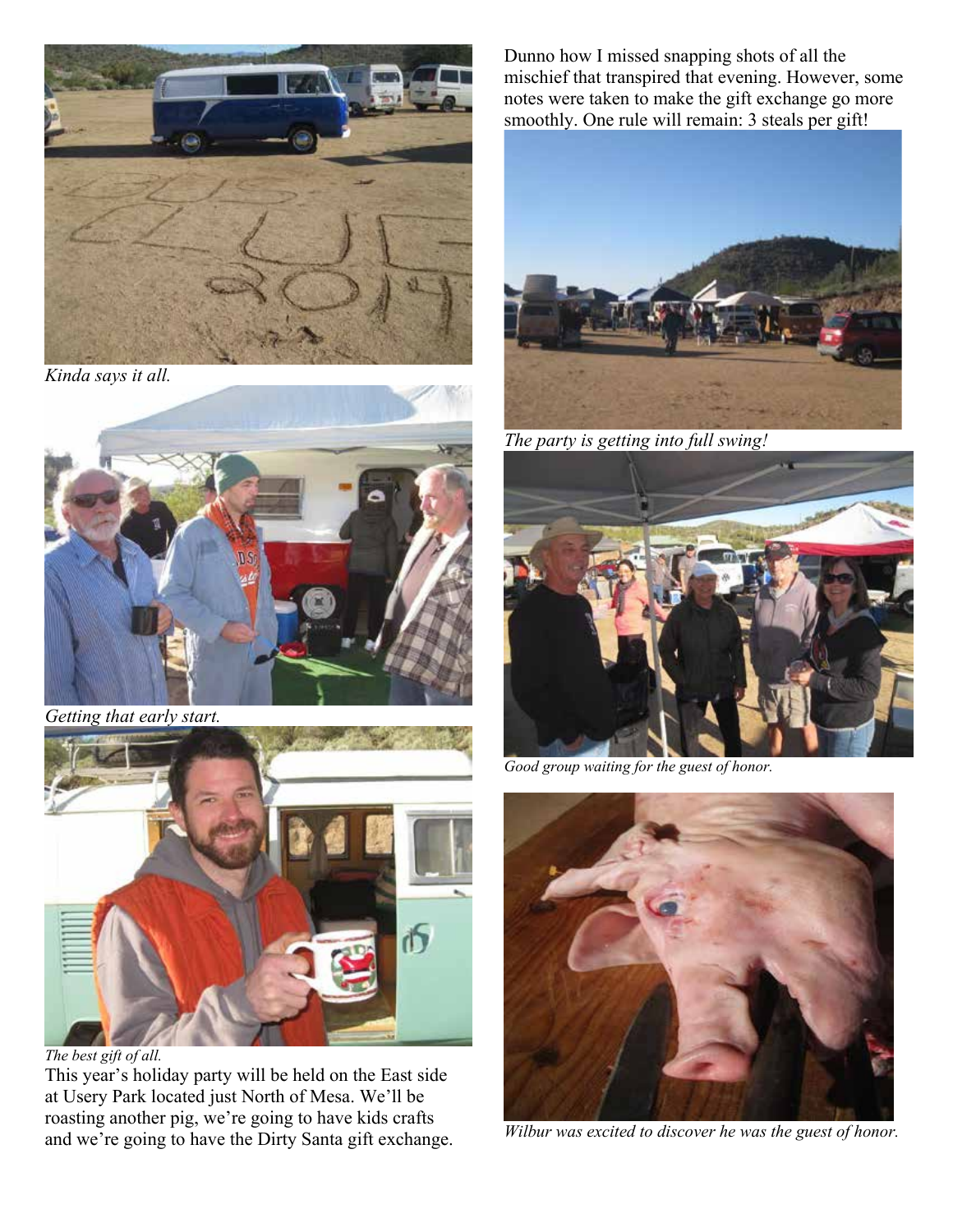## 11-day, 3651-mile, road trip

in a 49-year old VW bus. By Roy Jonas

Part Deux *(continued from last month)* I caught US-54 just south of Santa Rosa, NM and merged for 40-miles or so on I-40 then continued on US-54 north of Tucumcari, NM (really neat route 66ish style town). Drove through the boring panhandle of Texas & Oklahoma fighting a couple heavy downpours. The strait and flat 2-lane monotony was broken up by slowing down and sometimes even stopping every 20-miles or so at each of the cascading grain silo towns. This was good for breaking in the fresh 2110cc engine I built a couple weeks prior that had only 500-miles on it before the trip. I rubber necked in each silo town for potential future raffle buses but not a single air cooled VW was spotted all day. My destination for the night was Wichita, KS and the normally boring and flat Kansas highway was spectacular due to distant thunderstorms surrounding me all afternoon and into the evening and I squeaked through it hitting just a few sprinkles. This awesome light show could be seen for hundreds of miles in every direction but somehow my I-phone could not pick up on the beauty and capture a single decent shot. Driving late into the night I began using my hi beams and at one point the switch started acting erratic and suddenly I had no lights…pulled over to check fuses which were all good then after clicking the switch about a hundred times it started working normally again…will need to put a new switch on my swap meet list.

I awoke 5:30am Friday morning to the sound of a sweeper truck who's demented driver found it very amusing to vacuum circles around all the semi's, RV's and sole VW microbus quietly camped out in the dark corner of yet another Wal-Mart parking lot camp ground…errrgh! After the sweeper moved on I got a few more winks in then rolled out a moving blanket and checked valve adjustment while looking for leaks or anything of concern with the new engine but all was good. My goal was to make it to BNNTA before dark and I was well ahead of schedule. Pretty uneventful drive through the mountains of east Kansas and noticed the flora turning greener and I soon found myself in good ol' Missouri! The Ozarks were approaching but so was another dark line of thunderstorms, which I battled through the entire afternoon. I suddenly found myself on the side of the road and out of gas just before my next planned fuel stop in Jefferson City, MO. Since my fuel gauge stopped working months ago I wisely keep a filled 1-gallon can stored in the engine

compartment opposite of the battery but that's only going to get me about 15-miles based on my trip mpg so far (the perks of having a big hp engine come at the expense of fuel mileage). Continuing on US-54 the sights and smells were becoming familiar and the rain finally let up as I rolled into Mexico, MO and it would not rain again for the rest of my trip…wooot! *The '11-day, 3651-mile, road trip' will conclude next month!* 

# Upcoming Events Dept.:

# Jan  $15<sup>th</sup> - 18<sup>th</sup>$  LBB presents BBB 19!

(We're not to this date yet, so it's still relevant.)

The ten member troop from Lake Havasoop swear to god and the heavens above that they are ready willing and able to put this show on again. What follows is a brief itinerary and pricing for the event.

1/15/2015 (Thursday) Move in get your camp ready 1/16/2015 (Friday) People still coming in, free day to do whatever you want. Cruise the city, walk the channel, visit with friends, etc. Chile COOK-OFF. Free to enter, people judged. Show us what you got, we dare you. Serving/judging starts at 4 p.m.

1/17/2015 (Saturday) Lots of kids stuff going on all day. Bouncy House, coloring contest and who knows what else we'll pull off for the kids that day. Saturday night raffle, time to be announced

1/18/2015 (Sunday) Can't believe it's almost over. Boy Scout pancake breakfast (for a few bucks), Event awards, camp clean-up and the Last raffle. Times to be announced

There will be an event time board at the registration booth.

This event is put on by the London Bridge Bullis, a gang of 10 dedicated VW bus owners with no compensation except for the smiles on everyone's face with all the proceeds going to LOCAL KIDS charities.

This is a VW BUS camp-out event, we do allow other AIR COOLED VW's in but ONLY if camped with a BUS. So please don't try and sneak your water cooled car, truck etc. into the event area. You WILL be asked to move it to the parking lot or RV camp area.

There is very limited camping around the grass area so don't get butt hurt or argue with the BBB staff if you can't get one.

Now the cost!!!! For the event

if you arrive 1/15 Thursday it's 40 dollars

if you arrive 1/16 Friday it's 30 dollars

If you arrive 1/17 Saturday it's 20 dollars

Spectators are 2 bucks each and that's for the whole weekend. VENDOR spots are very limited and must be prepaid in advance, contact ronnie@oldvolks.com or call 928 680 7664 to reserve your spot

## January 21<sup>st</sup> – First General Meeting of the New Year

Looking forward to a good meeting. Lots to do this year. We've got an easy project (I hope) and upcoming events to discuss. Looking forward to it!